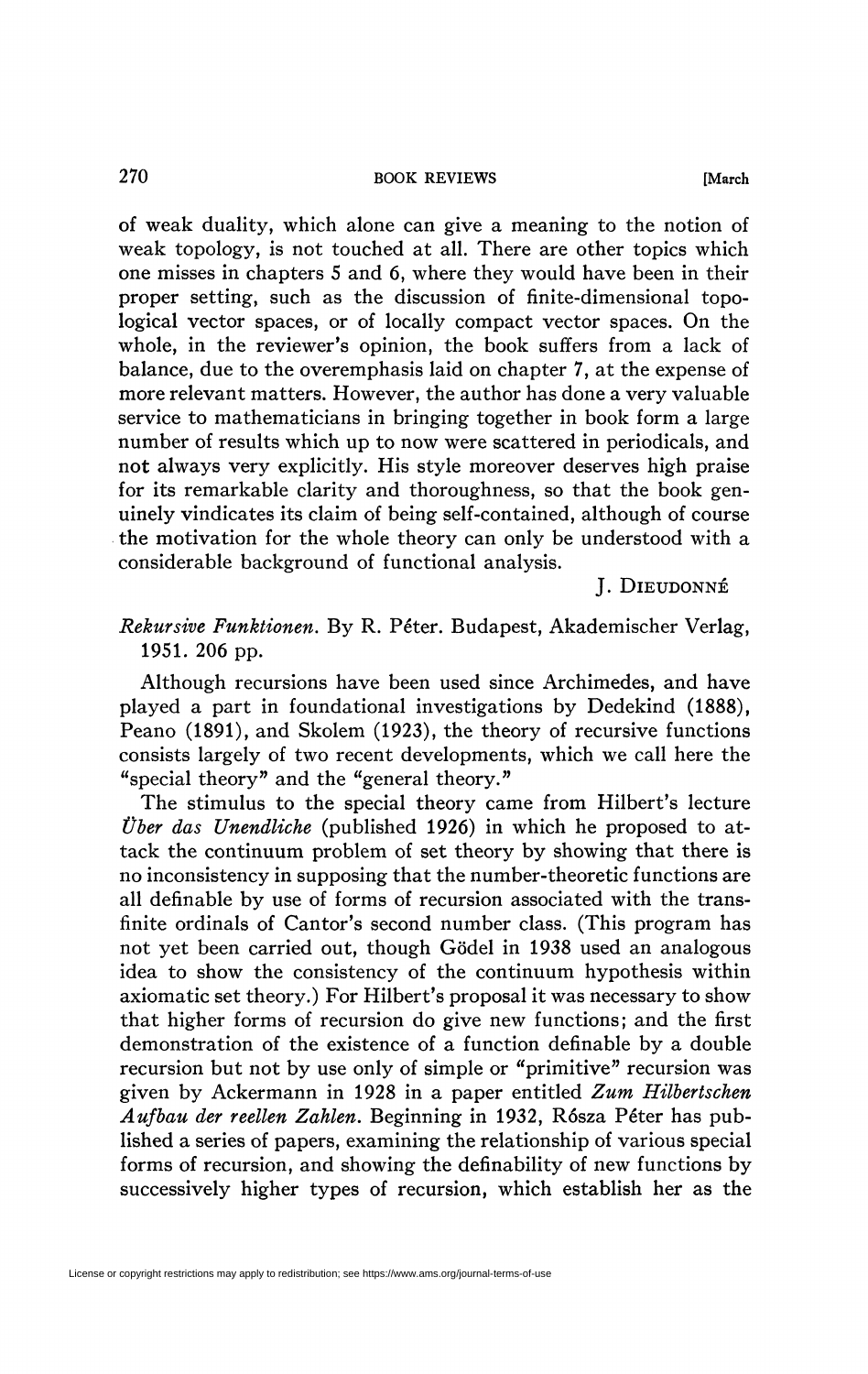leading contributor to the special theory of recursive functions.

The general theory of recursive functions dates from the formulation nearly simultaneously (in publications appearing in 1934-1937) of three notions, those of general recursive function (Herbrand-Gödel),  $\lambda$ -definable function (Church-Kleene), and computable function (Turing-Post), which were proved to be equivalent, and were proposed (first by Church in 1936) as exact mathematical equivalents of the intuitive notion of an effectively calculable function.

Both the special and the general theory have developed in close association with applications to logic and the foundations of mathematics.

In line with Mrs. Péter's research interests, the special theory occupies about two-thirds of the present book, namely the first fifteen chapters, with the following titles (translated by the reviewer), and also a part of the last chapter. §1. The usual definition of numbertheoretic functions by passage from  $n \times n + 1$ . §2. Recursive functions and relations. §3. Course-of-values recursion. §4. Simultaneous recursion. §5. Recursion in which substitutions take place for the parameter. §6. Recursion on several variables. §7. Reductions. §8. Elementary functions. §9. Example of a number-theoretic function which is not primitive recursive. §10. Nested recursion. §11. The diagonal procedure and the multiple recursions. §12. Transfinite recursions. §13. Recursions of higher order. §14. The normal form of the multiple recursions. §15. The "Gödelizing" of recursion of higher order.

The remaining third of the book is devoted to the general theory and applications, with chapter headings: §16. General recursive functions. §17. The explicit form of the general recursive functions. §18. Possibilities for the further simplification of the explicit form. §19. Example of a function which is not general recursive. §20. Computable functions. §21. History and applications. §22. Undecidability effectively of the question, which systems of equations define general recursive functions. §23. The question of the general decidability of the arithmetical problems. §24. Extension of the concept of recursiveness. Applications to analysis.

The aim of the book is primarily to give an elementary exposition of the existing theory, rather than to push into new territory. But the part dealing with the special theory is especially complete, and the latter chapters of this part contain material not covered or covered only summarily in the literature. It is of great value to have in this book for the first time a connected account of the special theory.